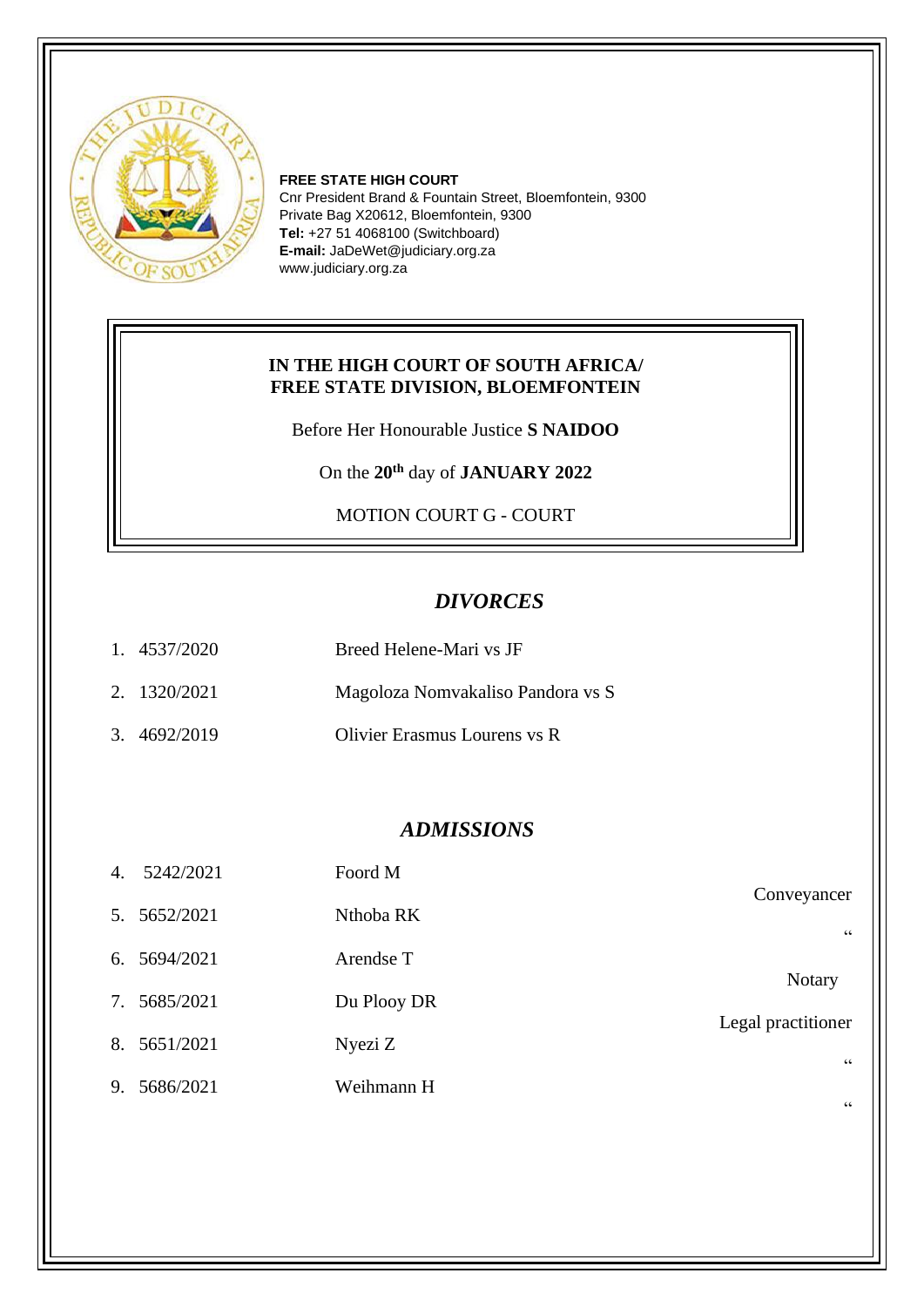# *DEFAULT JUDGMENT*

| 10.3003/2019  | Standard Bank of SA (Ltd) vs Ntsabeng PM                                   | Money Owing                                |
|---------------|----------------------------------------------------------------------------|--------------------------------------------|
| 11.4159/2019  | Machabe LB vs Shabalala VR                                                 | 66                                         |
| 12.1274/2021  | Absa Bank Ltd vs Tsoeu KM & 1 other                                        | $\!\!\!\zeta\,\zeta\!\!\!\zeta\!\!\!\zeta$ |
| 13.2461/2021  | Standard Bank of SA (Ltd) vs De Valdoleiros MAP                            | 66                                         |
| 14.3883/2021  | Firstrand Bank Ltd vs Mabele MW                                            | $\!\!\!\zeta\,\zeta\!\!\!\zeta\!\!\!\zeta$ |
| 15.4716/2021  | Absa Bank Ltd vs Monica A Snyman (NO) & 3 others                           | $\zeta$ $\zeta$                            |
| 16.5373/2021  | Standard Bank of SA Ltd vs Sephton K & 1 other                             | $\mbox{\bf G}$                             |
| 17.2209/2017  | Absa Bank Ltd vs Radebe MJ                                                 |                                            |
| 18.1854/2018  | Griekwaland Wes Korporatief Bpk vs Schultz H & 3 others                    | Declare property executable<br>66          |
| 19.4330/2019  | Firstrand Bank Ltd vs Motsoane TJ & 1 other                                | $\!\!\!\zeta\,\zeta\!\!\!\zeta\!\!\!\zeta$ |
| 20.5572/2019  | Firstrand Bank Ltd vs Makhomu R & 1 other                                  | $\zeta$ $\zeta$                            |
| 21.3023/2020  | Standard Bank of SA Ltd vs Jacobus van der Merwe HT & 1 other              | $\zeta$ $\zeta$                            |
| 22.3465/2020  | Absa Bank Ltd vs Paulos D & 1 other                                        | $\zeta$ $\zeta$                            |
| 23.3574/2020  | Home Obligors Mortgage Enhanced Security (Pty) Ltd vs Van der<br>Walt HA   | $\!\!\!\zeta\,\zeta\!\!\!\zeta\!\!\!\zeta$ |
| 24.3466/2020  | Absa Bank vs DJ Strauss                                                    | $\!\!\!\zeta\,\zeta\!\!\!\zeta\!\!\!\zeta$ |
| 25. 3650/2020 | Absa Home Loans Guarantee Company Ltd & 1 other vs Chobane<br>DA & 1 other | 66                                         |
| 26.241/2021   | Standard Bank of SA Ltd vs Stuart EL & 1 other                             | $\!\!\!\zeta\,\zeta\!\!\!\zeta\!\!\!\zeta$ |
| 27.738/2021   | Standard Bank of SA Ltd vs Molumisi SN & 1 other                           | $\!\!\!\zeta\,\zeta\!\!\!\zeta\!\!\!\zeta$ |
| 28.1628/2021  | Absa Bank Ltd vs Van der Merwe E A & 1 other                               | $\!\!\!\zeta\,\zeta\!\!\!\zeta\!\!\!\zeta$ |
| 29.2306/2021  | Firstrand Bank Ltd vs Jose AP Dos Romos                                    | $\!\!\!\zeta\,\zeta\!\!\!\zeta\!\!\!\zeta$ |
| 30.2468/2021  | Firstrand Bank Ltd vs Tucowiz Proprietary Ltd & 1 other                    | $\!\!\!\zeta\,\zeta\!\!\!\zeta\!\!\!\zeta$ |
| 31.4475/2020  | Mercedes-Benz Financial Services SA (Pty) Ltd vs Tsoenyane VT              |                                            |
| 32. 3287/2021 | Potpale Investments (RF)(Pty) Ltd vs Mosoetsa SS                           | <b>Termination of Agreement</b><br>66      |
| 33.3391/2021  | Transsec 4 (RF) Ltd vs Shabalala T                                         | $\!\!\!\zeta\,\zeta\!\!\!\zeta\!\!\!\zeta$ |
| 34.3394/2021  | Potpale Investments (Proprietary) Ltd vs Machitja PS                       | $\!\!\!\zeta\,\zeta\!\!\!\zeta\!\!\!\zeta$ |
|               |                                                                            |                                            |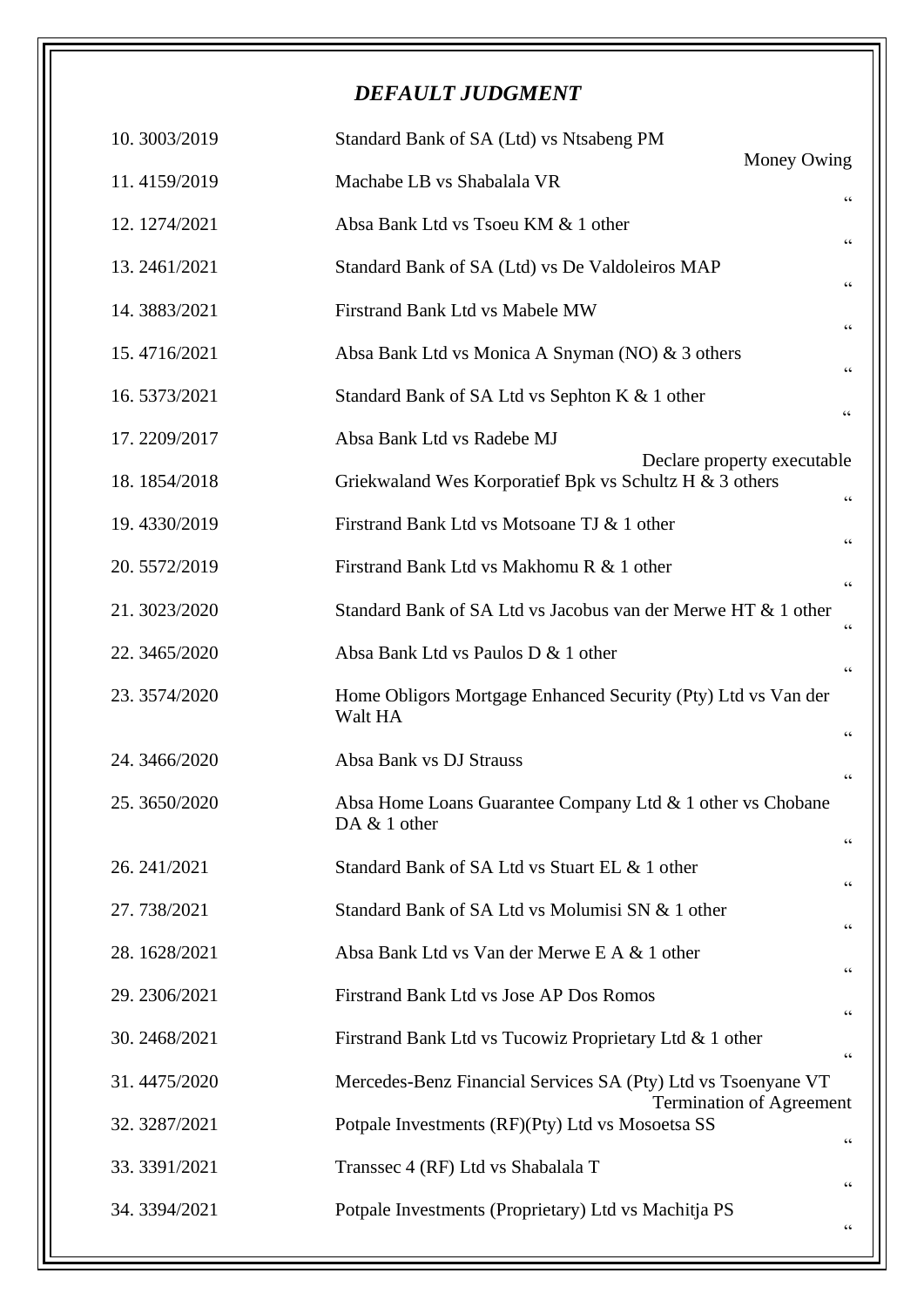| 35.3395/2021  | SA Taxi Impact Fund (RF) (Pty) Ltd vs Mtembu MP<br><b>Termination of Agreement</b> |                                            |
|---------------|------------------------------------------------------------------------------------|--------------------------------------------|
| 36. 3438/2021 | Potpale Investments (RF) (Proprietary) Ltd vs Jankie GE                            | $\zeta$ $\zeta$                            |
| 37.3758/2021  | Potpale Investments (RF)(Pty) Ltd vs Kubeka BA                                     | $\!\!\!\zeta\,\zeta\!\!\!\zeta\!\!\!\zeta$ |
| 38.3806/2021  | SA Taxi Impact Fund (RF)(Pty) Ltd vs Motopi SA                                     | $\textsf{G}\,\textsf{G}$                   |
| 39.3812/2021  | Potpale Investments (Pty) Ltd vs Mapobe A                                          | $\!\!\!\zeta\,\zeta\!\!\!\zeta\!\!\!\zeta$ |
| 40.3813/2021  | Potpale Investments (RF)(Pty) Ltd vs Mohapi DG                                     | $\,$ $\,$ $\,$ $\,$                        |
| 41.3893/2021  | Potpale Investments (RF)(Proprietary) Ltd vs Liefo MR                              | 66                                         |
| 42.3894/2021  | SA Taxi Impact Fund (RF)(Pty) Ltd vs Ramolula MJ                                   | $\textsf{G}\,\textsf{G}$                   |
| 43.3896/2021  | Potpale Investments (RF) (Proprietary) Ltd vs Sithole TA                           | $\!\!\!\zeta\,\zeta\!\!\!\zeta\!\!\!\zeta$ |
| 44.3930/2021  | Potpale Investments (RF)(Proprietary) Ltd vs Makhethi TJ                           | 66                                         |
| 45.4042/2021  | SA Taxi Development Finance (Pty) Ltd vs Baingwai KV                               | 66                                         |
| 46.4044/2021  | SA Taxi Impact Fund (RF) (Pty) Ltd vs Mokoena KP                                   | $\!\!\!\zeta\,\zeta\!\!\!\zeta\!\!\!\zeta$ |
| 47.4054/2021  | Potpale Investments (RF)(Proprietary) Ltd vs Mabote LM                             | $\!\!\!\zeta\,\zeta\!\!\!\zeta\!\!\!\zeta$ |
| 48.4047/2021  | Potpale Investments (RF)(Pty) Ltd vs Sithole MP                                    | $\textsf{G}\,\textsf{G}$                   |
| 49.4050/2021  | Potpale Investments (RF)(Pty) Ltd vs Hlapane TJ                                    | $\zeta \, \zeta$                           |
| 50.4055/2021  | Potpale Investments (RF)(Proprietary) Ltd vs Lekeka ME                             | 66                                         |
| 51.4113/2021  | Potpale Investments (RF) (Proprietaray) Ltd vs Sithole MP                          | $\,$ $\,$ $\,$ $\,$ $\,$                   |
| 52.4114/2021  | Potpale Investments (RF)(Pty)Ltd vs Selane SI                                      | $\textsf{G}\,\textsf{G}$                   |
| 53.4279/2021  | Potpale Investments (RF)(Pty)Ltd vs Nomna V                                        | $\textsf{G}\,\textsf{G}$                   |
| 54.4268/2021  | SA Taxi Impact Fund (RF) (Pty) Ltd vs Mohapeloa PJ                                 | $\!\!\!\zeta\,\zeta\!\!\!\zeta\!\!\!\zeta$ |
| 55.4269/2021  | Potpale Investments (RF)(Pty) Ltd vs Ntsasa OC                                     | $\,$ $\,$ $\,$ $\,$                        |
| 56.4271/2021  | Potpale Investments (RF)(Pty) Ltd vs Tsoaela TG                                    | 66                                         |
| 57.4280/2021  | SA Taxi Impact Fund (RF)(Pty) Ltd vs Tshabalala IL                                 | $\,$ $\,$ $\,$ $\,$                        |
| 58.4281/2021  | Potpale Investments (RF)(Pty) Ltd vs Musa MP                                       | $\textsf{G}\,\textsf{G}$                   |
| 59.4282/2021  | SA Taxi Impact Fund (RF) (Pty) Ltd vs Ramochela MV                                 | 66                                         |
| 60.4443/2021  | Potpale Investments (RF)(Pty)Ltd vs Mofokeng SS                                    | $\!\!\!\zeta\,\zeta\!\!\!\zeta\!\!\!\zeta$ |
| 61.4503/2021  | SA Taxi Impact Fund (RF) (Pty) Ltd vs Mochosho AJ                                  | $\zeta\,\zeta$                             |
|               |                                                                                    |                                            |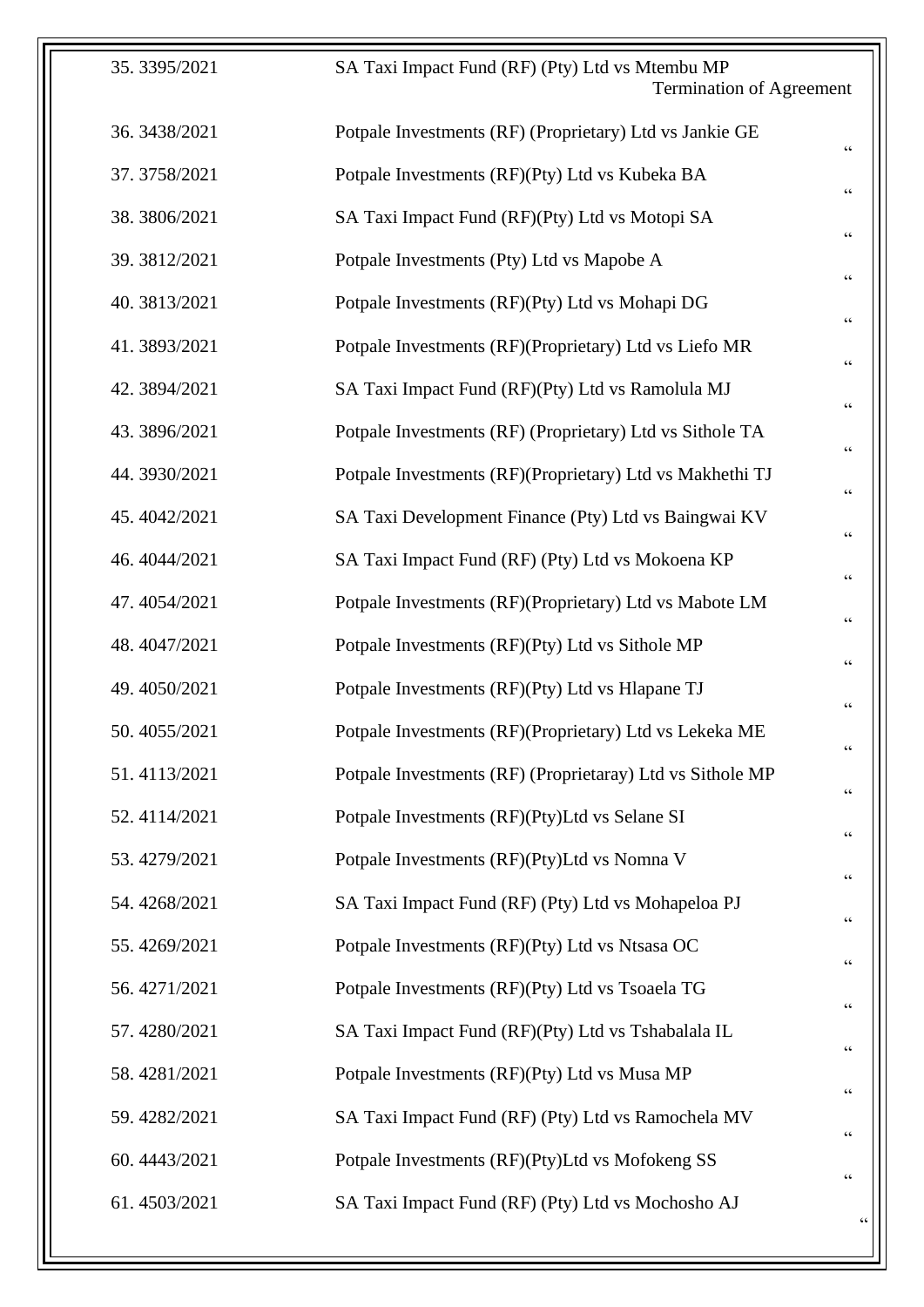| 62.4507/2021 | SA Taxi Development Finance (Pty) Ltd vs Maqelepo KS<br><b>Termination of Agreement</b>     |                 |
|--------------|---------------------------------------------------------------------------------------------|-----------------|
| 63.4555/2021 | Potpale Investments (RF) (Pty) Ltd vs Pitso JT                                              | $\zeta$ $\zeta$ |
| 64.4626/2021 | Potpale Investments (RF)(Pty) Ltd vs Moloi LE                                               | $\zeta$ $\zeta$ |
| 65.4630/2021 | SA Taxi Finance Solutions (Pty) Ltd vs Khitsane ME                                          | $\zeta$ $\zeta$ |
| 66.4631/2021 | SA Taxi Impact Fund (RF)(Pty) Ltd vs Noweza K                                               |                 |
| 67.4672/2021 | SA Taxi Impact Fund (RF)(Pty) Ltd vs Maine SM                                               |                 |
| 68.4878/2021 | SA Taxi Impact Fund (RF) (Pty) Ltd vs Ntshabele GG                                          |                 |
| 69.4957/2021 | SA Taxi Impact Fund (RF) (Pty) Ltd vs Kometsi LS                                            | $\zeta$ $\zeta$ |
| 70.4958/2021 | SA Taxi Impact Fund (RF) (Pty) Ltd vs Xobisa Z                                              |                 |
| 71.4961/2021 | Potpale Investments (RF) (Pty) Ltd vs Langa SH                                              |                 |
| 72.5430/2021 | SA Taxi Development Finance (Pty) Ltd vs Mokheseng MJ                                       | $\mbox{\bf G}$  |
| 73.3659/2018 | Standard Bank of SA Ltd vs Wayise L                                                         |                 |
| 74.699/2019  | <b>Cancellation of Agreement</b><br>Standard Bank of SA Ltd vs Nocanda S                    | $\zeta\,\zeta$  |
| 75.2857/2019 | <b>Standard Bank of SA Ltd vs Lucas PTPR</b>                                                | $\mbox{\bf G}$  |
| 76.4104/2020 | Firstrand Bank Ltd t/a Wesbank vs Mngomezulu DT                                             |                 |
| 77.923/2021  | Nedbank Ltd vs Ultra Motors (Pty) Ltd & 3 others                                            | $\,$ 6 $\,$     |
| 78.939/2021  | Nedbank Ltd vs De Beer JT                                                                   | 66              |
| 79.3535/2021 | Nedbank Ltd vs Khobi AG                                                                     | $\mbox{\bf G}$  |
| 80.5285/2021 | Standard Bank of SA Ltd vs Mozonjani JL                                                     | $\,$ 6 $\,$     |
| 81.3614/2021 | Firstrand Bank Ltd t/a First National Bank vs Mllungisi EN t/a Five<br><b>Star Butchery</b> | 66              |
| 82.4147/2020 | Nedbank Ltd vs Barnard R                                                                    |                 |
| 83.4245/2021 | Firstrand Bank Ltd t/a Wesbank vs Olifant PM                                                | $\,$ 6 $\,$     |
| 84.4248/2021 | Firstrand Bank Ltd t/a Wesbank vs Kruger SA                                                 | 66              |
| 85.4565/2021 | Nedbank Ltd vs Beket AO                                                                     | $\mbox{\bf G}$  |
| 86.4729/2021 | Firstrand Bank Ltd Wesbank vs BNM Brothers General Trading                                  | 66              |
| 87.4754/2021 | Nedbank Ltd vs SJM Squared Construction CC & 1 other                                        | $\,$ 6 $\,$     |
|              |                                                                                             |                 |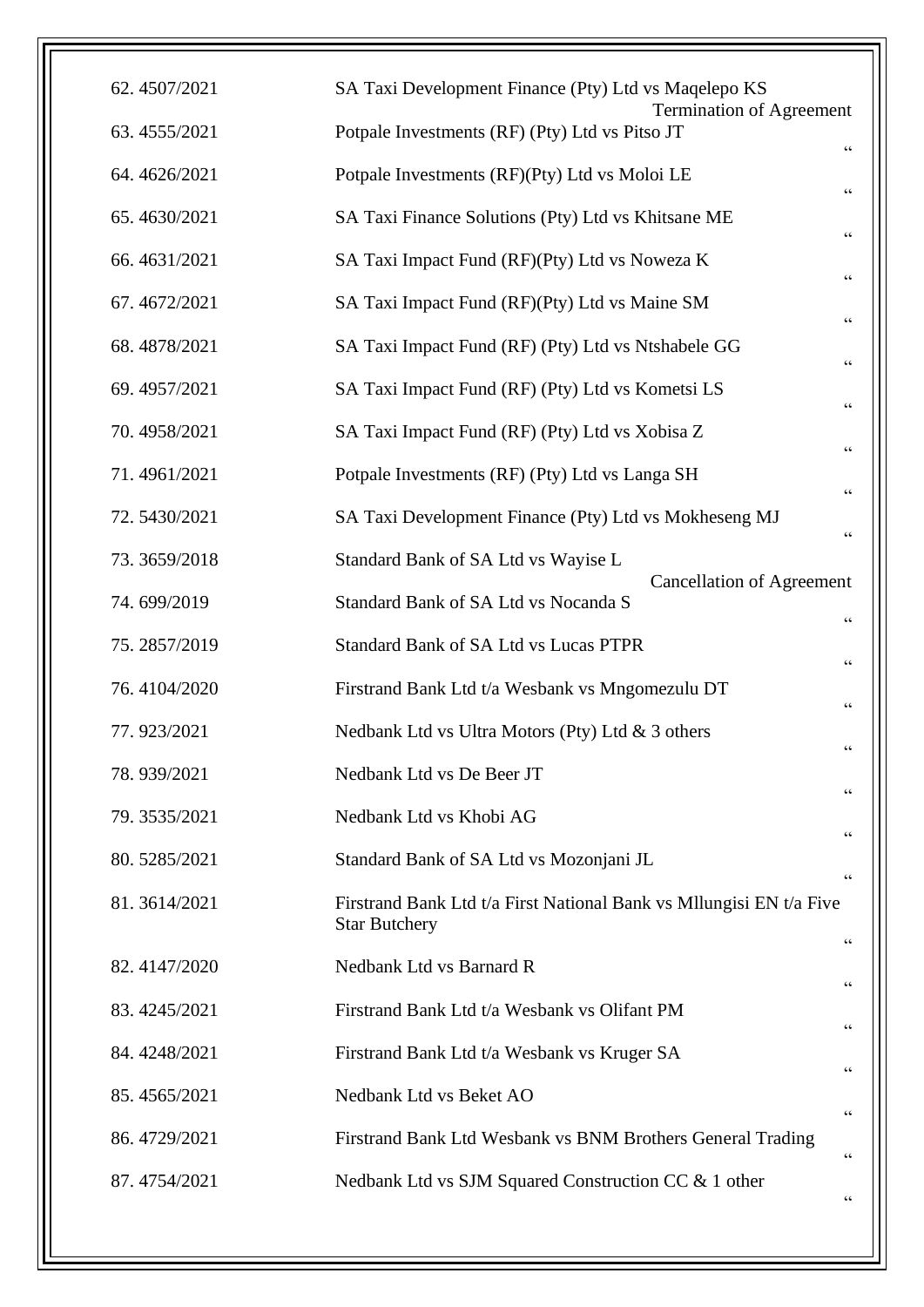| 88.4798/2021 | Firstrand Bank Ltd vs Wayne G                                  |
|--------------|----------------------------------------------------------------|
| 89.4803/2021 | <b>Cancellation of Agreement</b><br>Firstrand Bank Ltd Wayne G |
| 90.4932/2021 | 66<br>Jack Ernest Trevena N.O. & 4 others vs Khalipha TD       |
| 91.4967/2021 | 66<br>Firstrand Bank Ltd vs Moeketsane JM                      |
|              | 66                                                             |
| 92.4982/2021 | Firstrand Auto Receivables (RF) Ltd vs Mokone PM<br>66         |
| 93.4983/2021 | Velocity Finance (RF) Ltd vs Time ZW<br>$\zeta \, \zeta$       |
| 94.4989/2021 | Firstrand Bank Ltd vs Setsosa IT<br>66                         |
| 95.5107/2021 | Firstrand Bank Ltd t/a Wesbank vs Mncwango S<br>66             |
| 96.5175/2021 | Velocity Finance (RF) Ltd vs Monyatsi EK                       |
| 97.2171/2021 | 66<br>Firstrand Bank Ltd vs Joubert CS                         |
|              | <b>Rectification of Agreement</b>                              |

# *SUMMARY JUDGMENTS*

| 98.4136/2020               | Nedbank Ltd vs Hattingh DJJ & 3 others                                                            |  |
|----------------------------|---------------------------------------------------------------------------------------------------|--|
| 99. 756/2021               | Money Owing<br>Standard Bank of SA Ltd vs Chrisma Scheepers Boerdery (Pty) Ltd<br>$\zeta$ $\zeta$ |  |
| 100. 4479/2021             | Lewatle Distribution CC vs Monyani & Gija Investments<br>$\zeta$ $\zeta$                          |  |
| <i><b>INSOLVENSIES</b></i> |                                                                                                   |  |
| 101. 4702/2021             | The Land and Agricultural Development Bank of SA vs Agri-Com<br>C0-Operatve Ltd                   |  |
| 102. 5646/2021             | Winding-Up<br>Van den Berg PP vs AS van den Berg Wesselsbron Onderdele CC<br>$\zeta\,\zeta$       |  |
| 103. 5748/2021             | Mantle Brothers CC vs DS Plant Hire (Pty) Ltd<br>66                                               |  |
| 104. 5854/2021             | Munik JF<br>Rehabilitation                                                                        |  |
| UNOPPOSED APPLICATIONS     |                                                                                                   |  |
| 105. 5781/2021             | Itumeleng Bus Lines (Pty) Ltd t/a Interstate Bus Lines vs Motsi T &<br>1 other                    |  |
| 106. 1480/2019             | Interdict<br>Anton Homsek N.O. & 1 other vs PPJ Blignaut                                          |  |
|                            | To Compel                                                                                         |  |